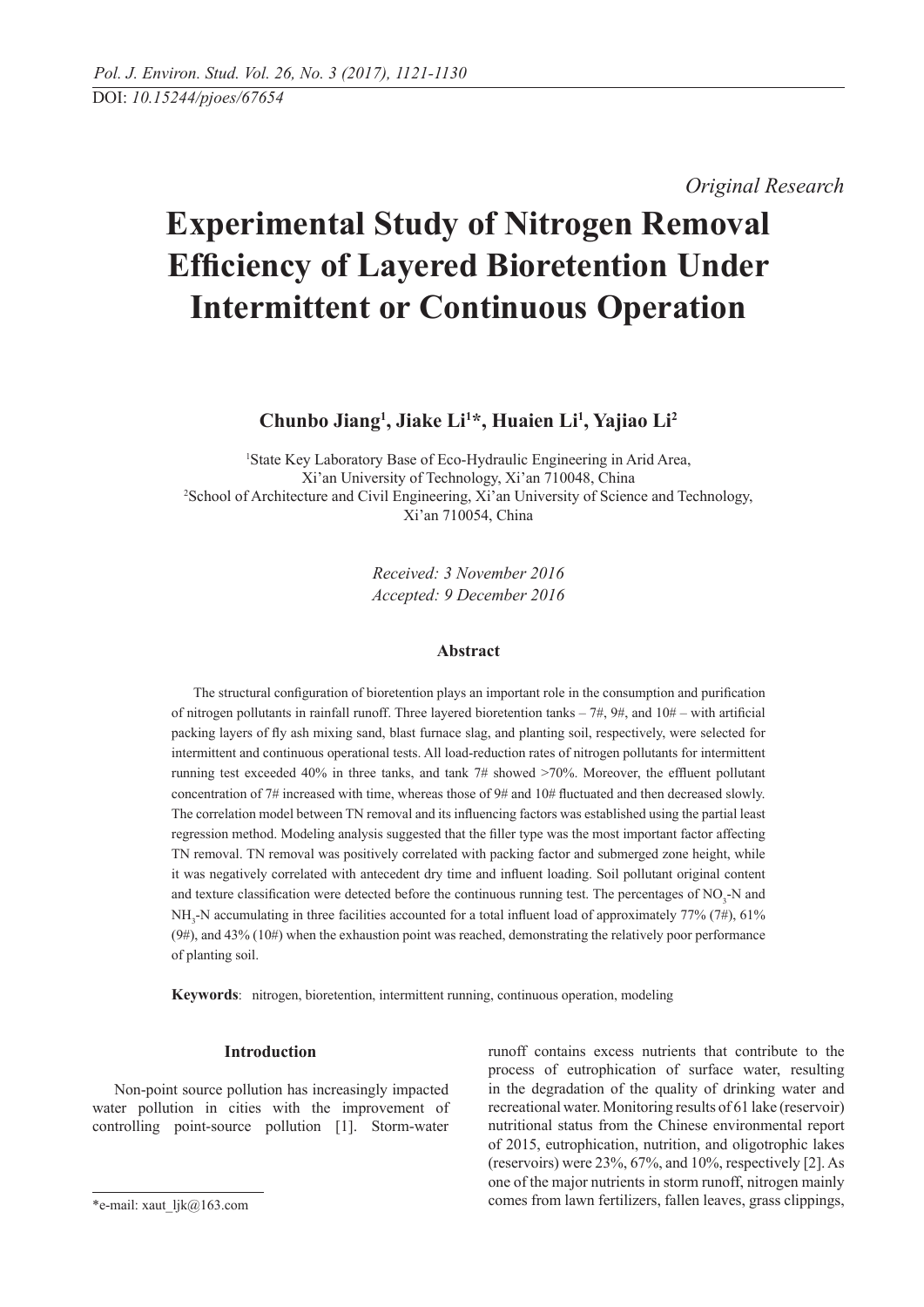fertilized soil, detergents, atmospheric deposition, and precipitation [3]. Pollutants in rainwater accumulate, scour, and are transported before they enter the receiving water [4]. Scouring involves supply (background value) and transmission limits. Nitrogen scouring performed the process of supply limitation, whereas phosphorus performed the transmission limitation. Expressing the flushing of nutrients based on particles (especially nitrogen pollutants scoured), may produce inaccurate results [5]. Therefore, appropriate measures should be taken to reduce the nitrogen load in storm-water runoff, which is discharged into the receiving water.

Total nitrogen (TN) includes particulate organic nitrogen (PON), dissolved organic nitrogen (DON), ammonia (NH<sub>3</sub>-N), nitrite (NO<sub>2</sub>-N), and nitrate (NO<sub>3</sub>-N) [6]. Dissolved pollutants (DON,  $NH_3-N$ ,  $NO_2N$ , and NO<sub>3</sub>N) are more mobile, bioavailable, and are captured via different mechanisms than particles [7]. A bioretention system utilizes decentralized landscape, hydrology and hydraulic design, replacement or reinforcement of soils, plants to control storm runoff, and non-point source pollution. The media intercept pollutants through sedimentation and adsorption when rain runs into the bioretention system and then is transformed through conversion between pollutants and microbial degradation. Li et al. [8] found that the total nitrogen (TN) load cut rate (inflow-outflow TN load through the perforated drain pipe/inflow TN load) is 41% when the inflow TN load is 14.0 kg/(ha year), and the percentage caused by leakage loss accounted for 31.5%, whereas that retained in the bioretention facilities accounted for 9.7%. Meanwhile, 5.3 kg/ha-year of the captured PON (6.7 kg/ha-year) appears to undergo mineralization, ammonification, and nitrification to DON and  $NO<sub>3</sub>$ -N between storm events.  $NH<sub>3</sub>-N$  is a positive ion, which can be removed by adsorption to a negatively charged media when rain runs into the system first. The removal of  $NH<sub>3</sub>$ -N by bioretention soil media (BSM) primarily relies on the nitrification of  $NH<sub>3</sub>$ -N to  $NO<sub>3</sub>$ -N by nitrite and nitrate bacteria, then  $NO_3$  transforms to  $NO/N_2O/N_2$  under anoxic conditions through denitrification.

A variety of internal and external conditions affect the bioretention operation results [9-10]. Bratieres et al. [11] tested plant species, filter media, filter depth, filter area, and pollutant inflow concentration for optimal design. The "optimal specifications" can remove up to  $70\%$ nitrogen and over 95% suspended solids consistently. The optimally designed biofilter is at least 2% of its catchment area and possesses a sandy loam filter planted with *C. appressa* or *M. Ericifolia*. Enhanced nitrogen removal has been observed when the bioretention system includes a submerged zone height, carbon source, and artificial packing [12-14]. A triple-layer design would be designed to ensure nitrogen removal. A top layer of organicamended sand could capture particle organic matter and promote plant growth, and the artificial packing middle layer could help adsorb pollutants, including nitrogen, and an internal storage zone with e-donor could promote denitrification. On the whole, the key problem for nitrogen removal of bioretention design is BSM composition and structural configuration.

This study analyzed the concentration of nitrogen pollutants under intermittent and continuous operation through a simulated rainfall test. We explored the discharge of changing pollutant concentrations for three constructed bioretention devices with different media-layering characteristics. Moreover, the nitrogen removal effect was evaluated by analyzing the quantity of accumulation, leakage, and exhaustion for the bioretention facility under continuous operation, which is dominated by fast adsorption. Additionally, the main influencing factors for bioretention operation were identified, and we established a correlation model with nitrogen removal.

#### **Materials and methods**

#### Device Setup

 Ten bioretention tanks from 1# to 10# were designed and constructed at the outdoor test ground of Xi'an University of Technology in 2013, and each tank had different



Fig. 1. Cross-section of bio-retention pilot plant. Construction of test tank includes an aquifer, mulch, planting soil layer (PSL), artificial packing layer (APL), and gravel drainage layer (GDL) from top to bottom. WDW for water distribution weir, ITW for inflow triangle weir, OTW for outflow triangle weir, OVTW for over triangle weir, and WG for waterproof geotextile.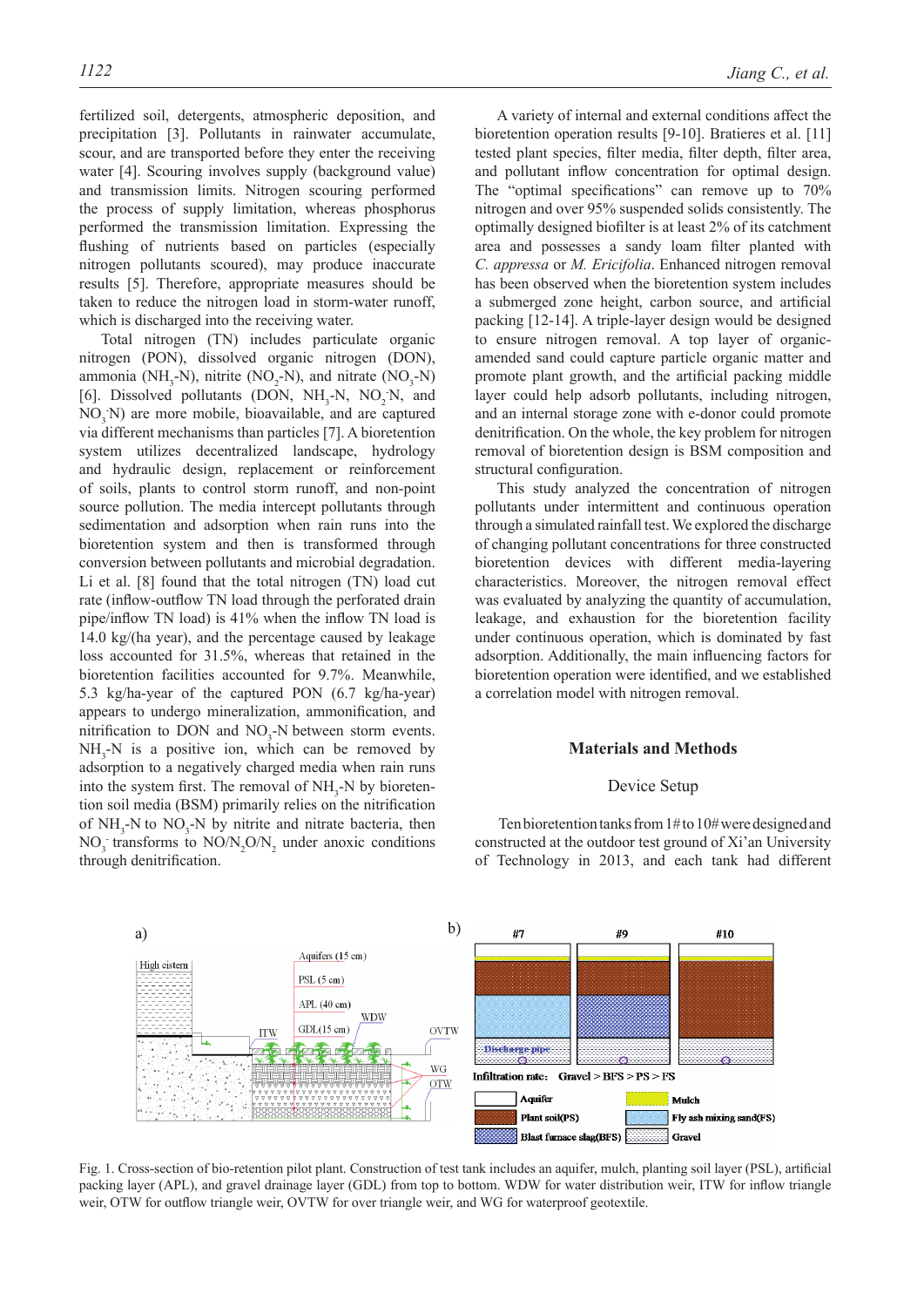

Fig. 2. Pictures of bioretention pilot plant.

structural configurations. Bioretention tanks 7#, 9#, and 10# were selected for the experiments on intermittent running and continuous operation. The dimensions of each groove were 2.0 m×0.5 m×1.05 m (length×width×depth). The structural configuration was aquifer layer, planting soil, artificial fillers, and gravel drainage layer from the top downward. Artificial packing layer of test grooves were fly ash mixing sand (FS, volume ratio 1:1), blast furnace slag (BFS), and plant soil (PS). *Ligustrum quihoui Carr* and *Ophiopogogon japonicas*, which are commonly used for greening roads, were planted in the bioretention devices, with a covering layer of *Platanus orientalis Linn* leaf. An XTHJ recorder (Teng Hui temperature control instrument and meter plant in Yuyao, Zhejiang Province) was installed in front of a 30° triangular weir to observe the inflow, outflow, and overflow current capacities. The cross-section of a bioretention plant is shown in Fig. 1, and a picture of the retention plant is shown in Fig. 2.

## Monitoring and Analysis Methodology

The ratio of the surface area to the catchment area of typical bioretention facilities is 1/20-1/10 [15]. This ratio was set to 17:1 in this study, and rainfall was calculated by 2 h rainfall volume in 0.5 a (year), 2 a, and 5 a, based on the Xi'an rainstorm intensity formula [16]. High and low pollutant concentrations were designed from actual monitoring data in Xi'an city according to the studies of Yuan [17] and Dong [18]. The concentrations of the test water are shown in Table 1. This test required the simulation of the complete process of rains from the start to the end, including "grow-peak-fall." Cen et al. [19] found a single-peak rain pattern mainly in a short period of rains, and most of the peak flow appeared in the front and at the center using extensive modeling and comparison. The effect was better observed when the peak flow or storage volume was calculated using the Chicagopattern (also known as kiefer and Chu rain pattern). This process could meet the general requirements for accuracy, and the strong process was relatively easy to determine with a wide range of applications both locally and abroad. This test was conducted in accordance with the Chicagopattern, and the factor of peak flow was 0.3.

The parameters for the water quality analysis were temperature, pH, electrical conductivity, dissolved oxygen (DO), TN, total dissolved nitrogen (TDN),  $NO_3$ -N, NH<sub>3</sub>-N, and chemical oxygen demand (COD). Water temperature, pH, conductivity, and DO were used in the instrumental measurement using a HACH HQ40d two-circuit input multi-parameter numerical analysis. The water sample was filtered with a 0.45 µm filterable membrane, and the original water sample was oxidized with potassium persulfate. UV spectrophotometry was performed to determine TDN and DN separately.  $NO<sub>3</sub>-N$ was determined by employing the phenol disulfonic acid spectrophotometric method.  $NH<sub>3</sub>-N$  was analyzed by adopting Nessler's reagent colorimetric method. COD was examined using HACH DRB200 digestion and UV spectrophotometry.

A single-field rainfall event mean concentration (EMC) is the quotient of the total pollutant and the total runoff volume in one rainfall event. This parameter was used to compare quite different rainfall events based on pollutant quantity. However, the change in the actual rainfall process concentration was separately identified. This process enabled the increase in the amount of separate points as far as possible to calculate the pollutant average concentration in a single rainfall event because pollutant concentration cannot correspond with current capacity, as shown by Equation (1), and concentration removal and load removal as a calculation shown by Equations (2) and (3):

$$
EMC = M / V = \int_{0}^{t_d} Q_{(t)} C_{(t)} dt / \int_{0}^{t_d} Q_{(t)} dt \approx \sum C_i Q_i \Delta t_i / \sum Q_i \Delta t_i
$$
\n(1)

$$
R_c = (EMC_{in} - EMC_{out}) / EMC_{in} \tag{2}
$$

$$
R_L = (M_{in} - M_{out}) / M_{in} \times 100\% \tag{3}
$$

 $\dots$ where  $R_c$  is the pollutant concentration removal rate,  $R_{L}$  is load removal rate,  $M_{in/out}$  is inflow/outflow pollutant load, *EMC*<sub>in/out</sub> is the mean concentration of inflow/outflow pollutant,  $c(t)$  is the mass concentration of pollutants over time, and  $O(t)$  is flow of unit time.

Table 1. Water concentration and required reagent (mg/L).

| Concentration | COD | $NO2-N$ | NH <sub>2</sub> -N | TP                       | Ψu  | Zn            | Cd   |
|---------------|-----|---------|--------------------|--------------------------|-----|---------------|------|
| High          | 600 | 14      |                    | $\cap$ $\subset$<br>ن کے | 1.U | $\cdot \cdot$ | 0.05 |
| Medium        | 300 |         |                    | 1.0                      | v.J | റ റ<br>U.8    | 0.03 |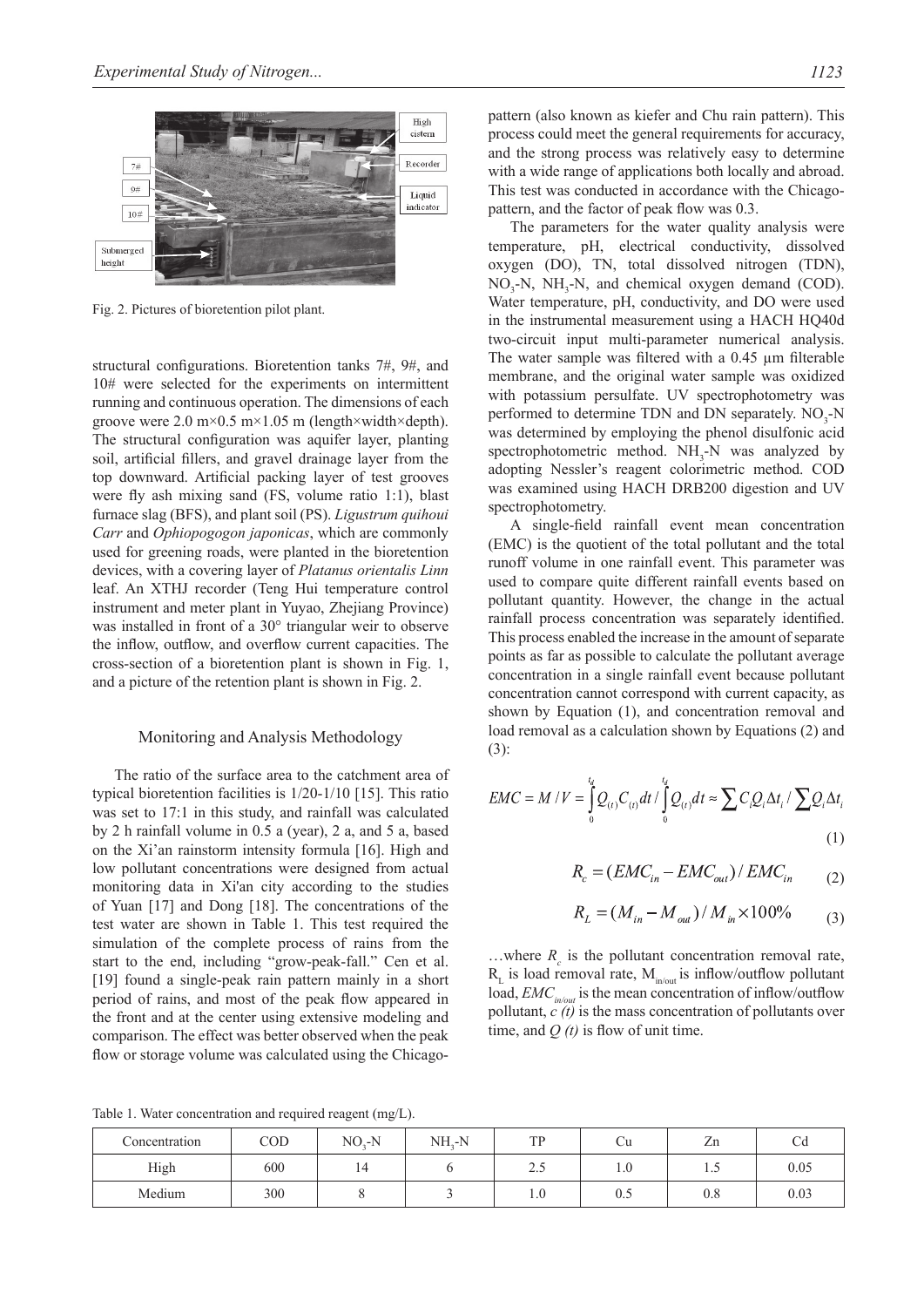| Test number            | Pollutant concentrations | Submerged depth (mm) | Antecedent dry time (day) | Inflow volume $(L)$ |
|------------------------|--------------------------|----------------------|---------------------------|---------------------|
| Clear water experiment |                          |                      |                           | 573.85              |
| Test 1                 | Medium                   |                      |                           | 573.85              |
| Test 2                 | Medium                   | 150                  | 7                         | 573.85              |
| Test 3                 | Medium                   | $\theta$             | $\tau$                    | 573.85              |
| Test 4                 | Medium                   | 0                    | 15                        | 573.85              |
| Test 5                 | Medium                   | $\theta$             | 7                         | 573.85              |
| Test 6                 | Medium                   | $\Omega$             | 3                         | 573.85              |
| Test 7                 | Medium                   | 0                    | $\mathcal{I}$             | 427.16              |
| Test 8                 | Medium                   | $\theta$             | $\tau$                    | 573.85              |
| Test 9                 | High                     | 0                    | $\mathcal{I}$             | 573.85              |

Table 2. Scheme of the intermittent operational test.

#### Experimental Scheme

Clear water was used to run the bed before the test. The routine test (including tests 1, 3, 5, and 8) involved medium pollutant concentration. Water volume was calculated under the 5a return period, seven days antecedent dry time, and non-internal submerged zone. Test 1 was the preliminary test. Test 2 established the submerged zone height of 150 mm. Antecedent dry time for tests 4 and 6 were 15 and three days, respectively. Water volume of test 7 was under the 2a return period. Test 9 had higher water concentration. The scheme of intermittent running tests is shown in Table 2.

Adsorption capacity was likely reduced in a few hours when the continuous inflow was considered to be constant under medium concentration. This test increased the hydraulic load from low to high step-by-step. This experiment was designed such that three bioretention facilities ran in low inflow volume (0.5a) for 24 h, then ran for 12 h with medium inflow volume (2a), finally at high inflow volume (5a) for 8 h with effective volume of 2,700 L for the high cistern. The drain valve opening and inflow concentration were constant in each return period. Inflow sample was collected every 2 h, whereas the outflow sample was collected after 0.5 h to determine the concentrations at different times. The media was assumed to be exhausted if continuous  $C_{\text{out}}/C$  (1-10%) ≥1 ( $C_{\text{out}}$  is effluent concentration, and C is influent concentration). The water volume schedule for a continuous run is shown in Table 3.

## **Results and Discussion**

# Determining Soil Textural Classification and pollutant background value

This test collected the surface soil  $(10~15~cm)$  for soil textural classification and pollutant original content analysis, according to the *Technical Specification for Soil Environmental Monitoring* [20]. After natural drying, the plants, stones and other residues were eliminated from soil samples, then these samples were screened through a 2-mm soil sieve after crushing. Soil textural classification was tested through Mastersizer 2000 wet measurement using United States soil size classification standard (clay<0.002 mm, silt  $\approx 0.05 \sim 0.002$  mm, sand  $\approx$  2~0.05 mm) for soil texture classification, and then determined soil texture in accordance with United States soil textural triangle.

The results of soil particle analysis indicated that the percentage of clay, silt, and sand of plant soil in this test are 3.49%, 90.36%, and 6.15%, respectively. This means that the textural classification of the soil in these three bioretention tanks is silty soil, which is dominated by silt, and clay content is relatively small. Pollutant background value is shown in Table 4, and it demonstrates that surface soil background values of pH, TC, TOC, and TN were similar in the three bioretention facilities.

Table 3. Water volume schedule for continuous operation.

| Test number | Return period (a) | 2 h rainfall $(L)$ | Running time (h) | Total inflow volume (L) |  |
|-------------|-------------------|--------------------|------------------|-------------------------|--|
| Test 01     |                   | 205.23             | 24               | 2,462.76                |  |
| Test 02     |                   | 427.16             |                  | 2,562.96                |  |
| Test 03     |                   | 573.85             |                  | 2,295.39                |  |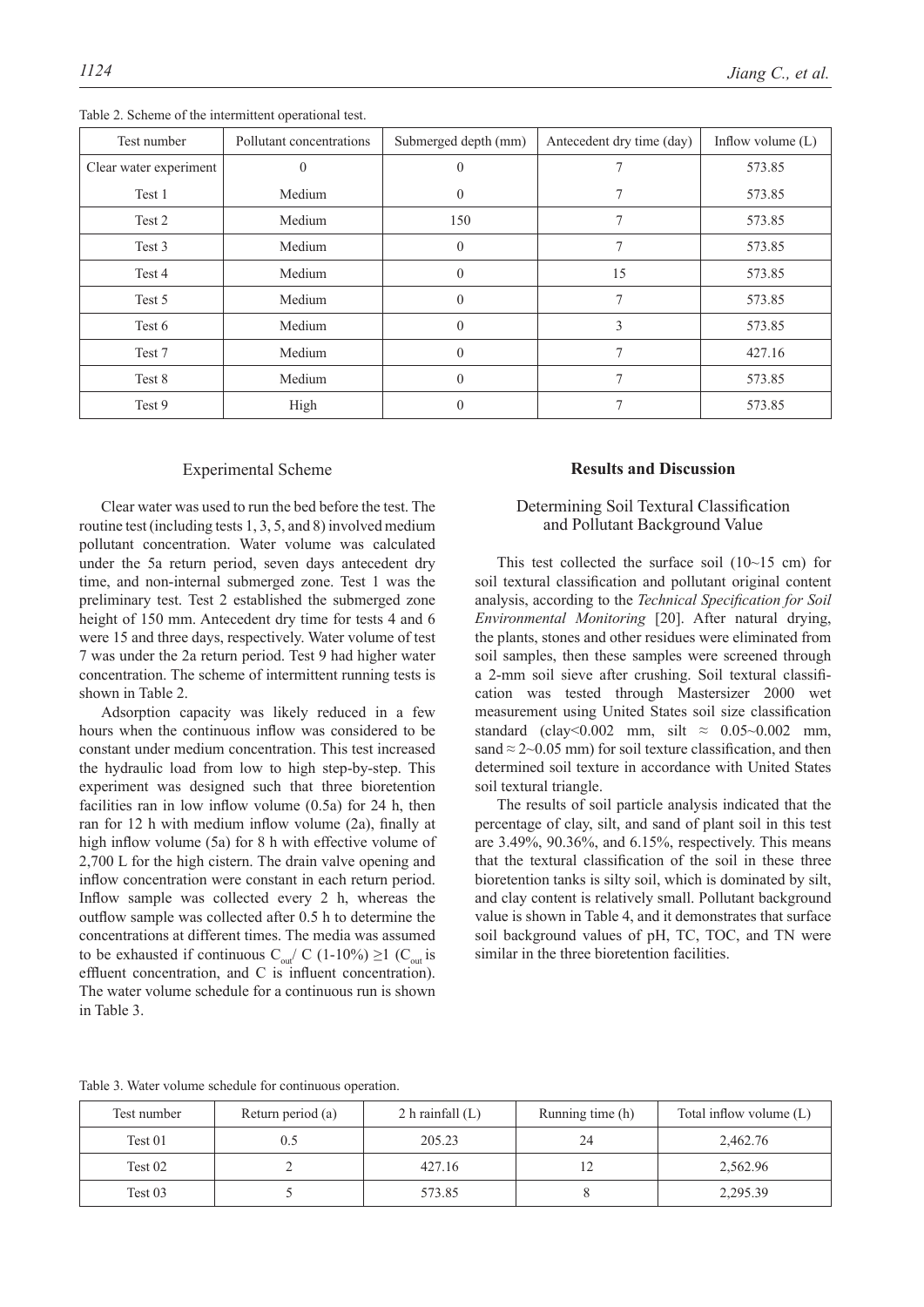| Number | pH                  | ТC<br>$\frac{(0)}{0}$ | <b>TOC</b><br>$\frac{6}{2}$ | <b>TN</b><br>(mg/kg) | $NH, -N$<br>(mg/kg) | $NOz-N$<br>(mg/kg) | $NO - N$<br>(mg/kg) |
|--------|---------------------|-----------------------|-----------------------------|----------------------|---------------------|--------------------|---------------------|
| 7#     | 1.33<br>⇁           | 39.35                 | 0.49                        | 44.83                | 0.19                | 0.17               | 1.45                |
| 9#     | .87<br>$\mathbf{r}$ | 37.55                 | 1.61                        | 48.52                | 0.15                | 0.14               | 1.49                |
| 10#    | .95<br>−            | 43.80                 | 1.12                        | 49.15                | 0.08                | 0.09               | 1.14                |

Table 4. Background value of pollutants in bioretention facilities.

# Analysis of the effects of influencing **Factors**

Nine rainfall events were conducted for the intermittent running test. Inflow pollutant concentrations are constant, and the sample of the inflow was set at 0, 60, and 120 min after the start of the test. The outflows were sampled once every 15 min, when the discharge pipe was allowed to leak water. The process lines of eight field tests on pollutant concentration, except for the preliminary experiment (Test 1), are shown in Fig. 3.

 $NO_3$ -N and  $NH_3$ -N were considered as target pollutants. Outflow pollutant concentrations of three bioretention ponds with different packing layers showed distinct trends. Outflow pollutant concentration of 7# (artificial packing layer for FS) gradually increased along with time, whereas those of 9# (artificial packing layer for BFS) and 10# (artificial packing layer for PS) fluctuated and then decreased slowly (Fig. 3). The infiltration process in the layered bioretention tank is divided into three forms, which are a high permeability layer over a lower permeability layer, a low permeability layer over a higher permeability layer, and homogeneous infiltration media. Hsieh et al. [21] noted that a greater proportion of ammonium was removed when there was a high permeability layer over a lower permeability layer. The infiltration rate order of media in this test is BFS>PS>FS.



Fig. 3. Process lines of pollutants with different concentrations. a) Nitrate concentration process line; b) Ammonia concentration process line. The test numbers from T2 to T9 in Fig. 3 respectively correspond to those from Test 2 to Test 9 in Table 2.

The best load-reduction rates of nitrogen pollutants is 7# (more than 70%), for which Hsieh et al. obtained a similar conclusion.

O'Neill and Davis [22] combined 5% water treatment residual (WTR) and 3% triple-shredded hardwood bark in sand loam in a bioretention tank to improve media adsorption capacity for phosphorus. The concentrations of TP and TDP gradually decreased with inflow time under constant and variable loads, similar to the 9# and 10# bioretention tanks, but remarkably different with the 7# bioretention tank in this test. Changes in the water concentration trend in the current study were affected by three aspects. On the one hand, the surface adsorption capacity of the soil filler achieved a certain recovery with an antecedent dry period of seven days in the general test. The filler surface had faster adsorption points in initial rainfall, while the filler surface fast adsorption area was occupied gradually over time, such that water concentration gradually increased. Columns of municipal compost were irrigated to simulate 6-month, 24-hour rain storms in the Seattle-Tacoma region, and the results showed that compost could serve as a sustained source of leaching of nutrients and metals [23]. Lucke and Nichols [24] also found the negative TN removal for the performance of street-side bioretention basins after 10 years in operation. Water pollutant load was smaller in the early 20 min, when a Chicago rain pattern was chosen as the simulation precipitation test. Then increases and decreases were also observed, indicating the worst media adsorption case when the higher hydraulic load comes. Accumulated pollutants from the system may rush out during rainfall peak flows. Tang et al. [25] results showed that the rain garden had little removal capability for dissolved nitrogen and phosphorus, and they contributed it to the existence of preferential flow in soil. What's more, the difference in packing combinations had different permeabilities, absorption capacities, etc. Thus the outflow concentration wave may be due to preferential flow.

# Analytical Results Under Continuous **Operation Test**

The exhaustion points of the media were examined through breakthrough curves. Bioretention lifetime was evaluated through cumulative inflow volume and pollutant loads. Breakthrough curves of soil solutes could be divided into continuous and pulse input soil solute breakthrough curves according to the inflow type of trace elements. It could also be divided into saturated and unsaturated solute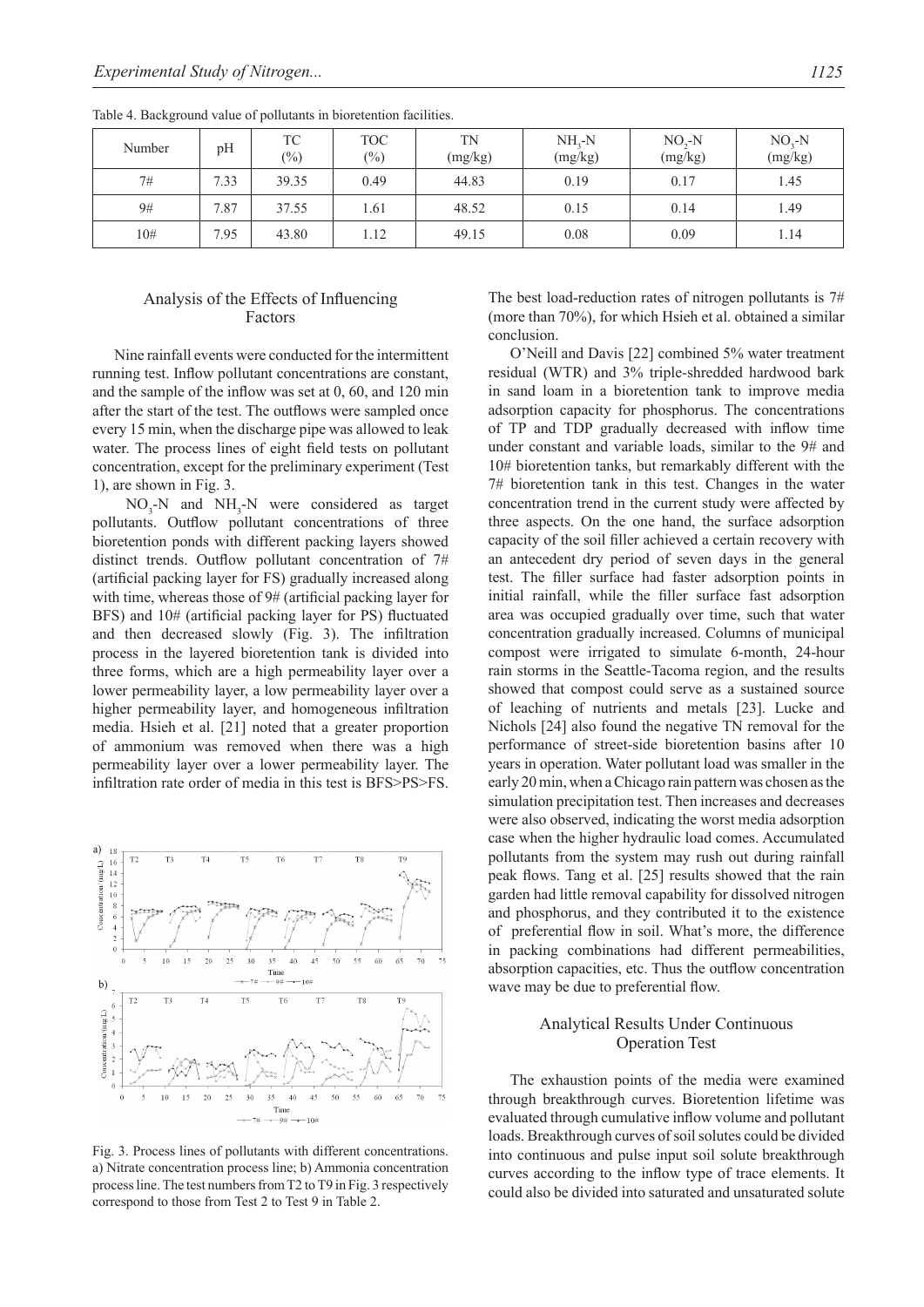breakthrough curves according to the status of soil water content. Schedules for a continuous operational test are shown in Table 3, and the outflow concentration trends of  $NH<sub>3</sub>-N$  and  $NO<sub>3</sub>-N$  in three bioretention facilities are shown in Fig. 4.

NH<sub>3</sub>-N in 7# bioretention was  $C_{out}$  >C (1-10%) after running for 40 h and 28 h for  $NO_3$ -N.  $NH_3$ -N effluent concentration for 9# was  $C_{\text{out}}$ >C (1-10%) after running for 30 h.  $NO_3$ -N, which accumulated in the 9# bioretention in the early time discharged with the synthetic rainwater,

resulted in a higher outflow concentration when initial outflow was sampled.  $NH_3$ -N concentration was  $C_{out}$ >C (1-10%) for 10# after 26 h. Then, water concentration rose continually, and  $C_{out}$  >C (1+10%) after 30 h. NH<sub>3</sub>-N adsorbed in soil particles surface was scoured out when hydraulic load increased, which led to greater outflow than inflow concentration.  $NO<sub>3</sub>-N$  concentration fluctuated near C (1-10%) after 14 h, which indicated that  $NO<sub>3</sub>-N$ concentration reached adsorption exhaustion for planting soil more quickly than other tanks. The corresponding



Fig. 4. Concentration change process in continuous operation. 'C' refers to influent pollutant concentration: a)  $NH_3$ -N at  $7\#$ , b)  $NO_3$ -N at 7#, c) NH<sub>3</sub>-N at 9#, d) NO<sub>3</sub>-N at 9#, e) NH<sub>3</sub>-N at 10#, f) NO<sub>3</sub>-N at 10#.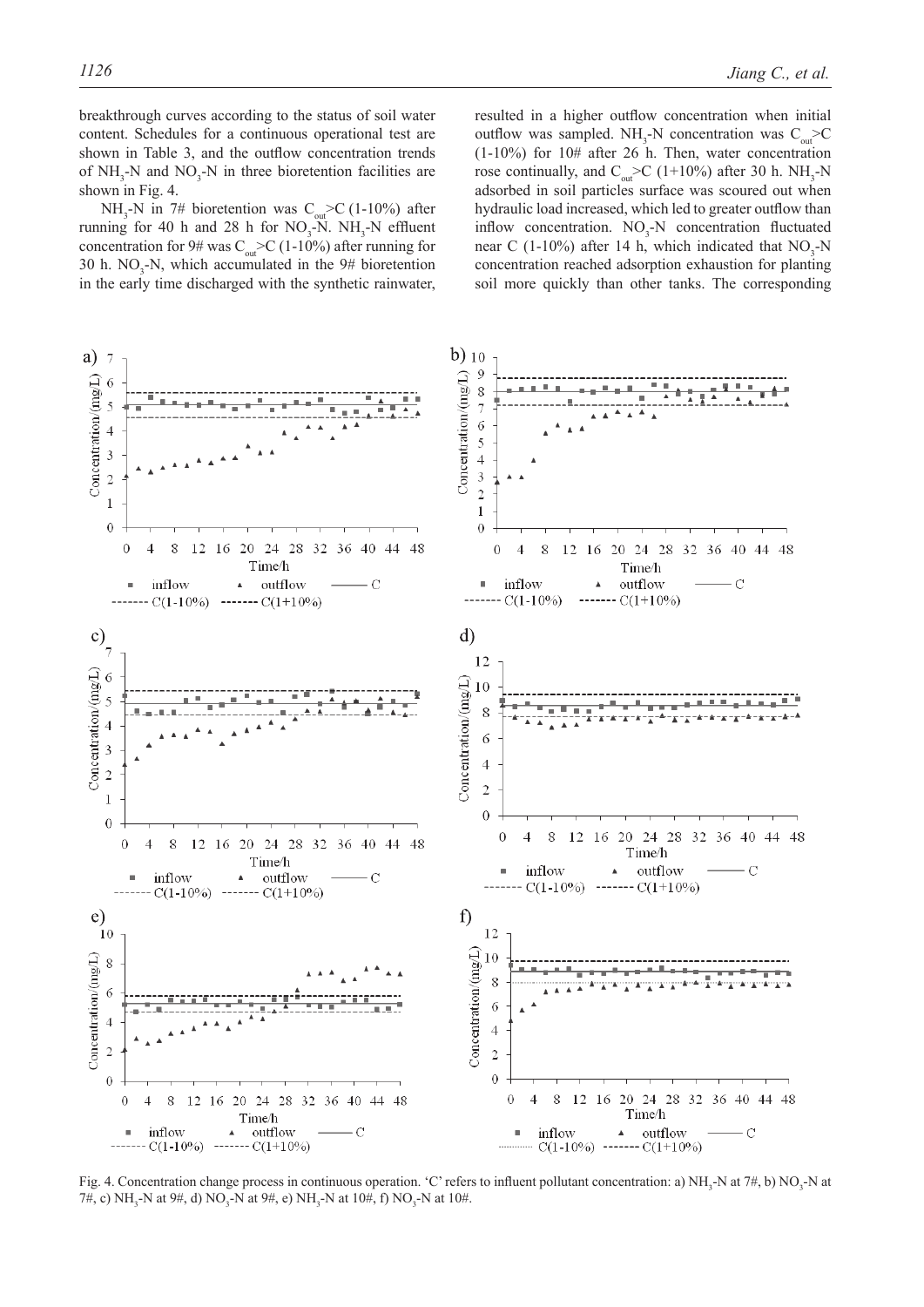percentages of the accumulated pollutants,  $NH<sub>3</sub>-N$  and  $NO<sub>3</sub>$ -N, in total inflow pollutant load of three bioretention tanks when they reached exhaustion point as follows: #7, 77.39% and 76.02%; #9, 59.93% and 61.94%; and #10, 48.9% and 36.5% – demonstrating the relatively poor performance of planting soil.

The discharge ratio of the bioretention basin was 17:1, and its surface area was  $1 \text{ m}^2$ . The rainfall volumes in 17 m2 catchment area of 7#, 9#, and 10# bioretention basins were 0.52, 0.34, and 0.26 year of rainfall in Xi'an when  $NH<sub>3</sub>$ -N achieved exhaustion. The corresponding water volume reduction rates of the basins were 28.82%, 31.84%, and 34.84%, respectively. Corresponding rainfall volumes for  $NO_3$ -N were 0.30, 0.15, and 0.15 year of rainfall in Xi'an, and water volume reduction rates were 44.28%, 34.84%, and 34.84%, respectively. O'Neill et al. [26] studied phosphorus adsorption though a 2.5 cm inner diameter mini-column, and inflow concentration of the dissolved phosphorus was 120 µg/L. Media without WTR, hardwood bark, or leaf compost were evidently exhausted. The inflow volumes of the two unamended groups (BSM, bioretention soil media and LFBSM,

low-fines bioretention soil media) of bioretention were 220 and 250 mm rainfall volume of the 20:1 catchment ratio when BSM achieved exhaustion, which is probably equal to 0.23 year of the rainfall in the District of Columbia. The accumulation rainfall volume increased several tens of times when special media was combined into the bioretention soil media to achieve exhaustion. In continuous operational test,  $NH_3$ -N and  $NO_3$ -N actual mean inflow concentrations were 5.1 and 8.5 mg/L, respectively. The experimental result indicated that nitrogen pollutant can achieve adsorption exhausted points in a relatively short time under continuous operation fast adsorption, and the performance of  $NO_3$ -N is more evident.

### PLS Modeling Analysis

 TN removal rate was the only dependent variable *y* in the statistical analysis of TN removal for bioretention facilities. The independent variable *x* included the inflow pollutant concentration, inflow hydraulic loading, antecedent dry time, submerged zone height, and media factor. All factors had two variables, except for antecedent

Table 5. Model samples of TN concentration removal rates and impact factors.

| Test<br>number | <b>GN</b> | IC(mg/L) | IV(L)  | ADT (day)        | SD(mm)           | $PF(10^{-3}d/m)$ | $MV(\% )$ |
|----------------|-----------|----------|--------|------------------|------------------|------------------|-----------|
| Test 1         | 7#        | 12.73    | 529.73 | $\boldsymbol{7}$ | $\boldsymbol{0}$ | 530.73           | 46.16     |
|                | 9#        | 12.73    | 532.14 | $\boldsymbol{7}$ | $\boldsymbol{0}$ | 157.79           | 31.37     |
|                | 10#       | 12.73    | 520.69 | $\tau$           | $\mathbf{0}$     | 264.23           | 19.79     |
|                | 7#        | 13.87    | 536.49 | $\tau$           | 150              | 530.73           | 50.32     |
| Test 2         | 9#        | 13.87    | 535.11 | $\boldsymbol{7}$ | 150              | 157.79           | 40.88     |
|                | 10#       | 13.87    | 532.53 | $\tau$           | 150              | 264.23           | 34.17     |
|                | 7#        | 13.57    | 525.88 | 15               | $\boldsymbol{0}$ | 530.73           | 39.57     |
| Test 4         | 9#        | 13.57    | 539.16 | 15               | $\boldsymbol{0}$ | 157.79           | 15.40     |
|                | 10#       | 13.57    | 525.43 | 15               | $\boldsymbol{0}$ | 264.23           | 11.79     |
|                | 7#        | 12.85    | 532.82 | $\overline{7}$   | $\boldsymbol{0}$ | 530.73           | 45.45     |
| Test 5         | 9#        | 12.85    | 525.21 | $\boldsymbol{7}$ | $\boldsymbol{0}$ | 157.79           | 28.17     |
|                | 10#       | 12.85    | 515.11 | $\tau$           | $\boldsymbol{0}$ | 264.23           | 17.82     |
|                | 7#        | 13.90    | 546.71 | 3                | $\mathbf{0}$     | 530.73           | 51.87     |
| Test 6         | 9#        | 13.90    | 533.03 | 3                | $\boldsymbol{0}$ | 157.79           | 45.25     |
|                | 10#       | 13.90    | 524.76 | 3                | $\boldsymbol{0}$ | 264.23           | 19.06     |
|                | 7#        | 12.69    | 353.76 | $\tau$           | $\boldsymbol{0}$ | 530.73           | 50.51     |
| Test 7         | 9#        | 12.69    | 361.49 | $\tau$           | $\boldsymbol{0}$ | 157.79           | 33.57     |
|                | 10#       | 12.69    | 359.63 | $\tau$           | $\boldsymbol{0}$ | 264.23           | 19.62     |
|                | 7#        | 23.17    | 518.86 | $\boldsymbol{7}$ | $\boldsymbol{0}$ | 530.73           | 44.84     |
| Test 9         | 9#        | 23.17    | 517.71 | $\boldsymbol{7}$ | $\boldsymbol{0}$ | 157.79           | 24.13     |
|                | 10#       | 23.17    | 503.54 | $\boldsymbol{7}$ | $\boldsymbol{0}$ | 264.23           | 19.90     |

Note: GN is groove number; IC is inflow concentration of TN; IV is inflow volume; ADT is antecedent dry time; SD is submerged depth; PF is packing factor ; MV is measured values of TN.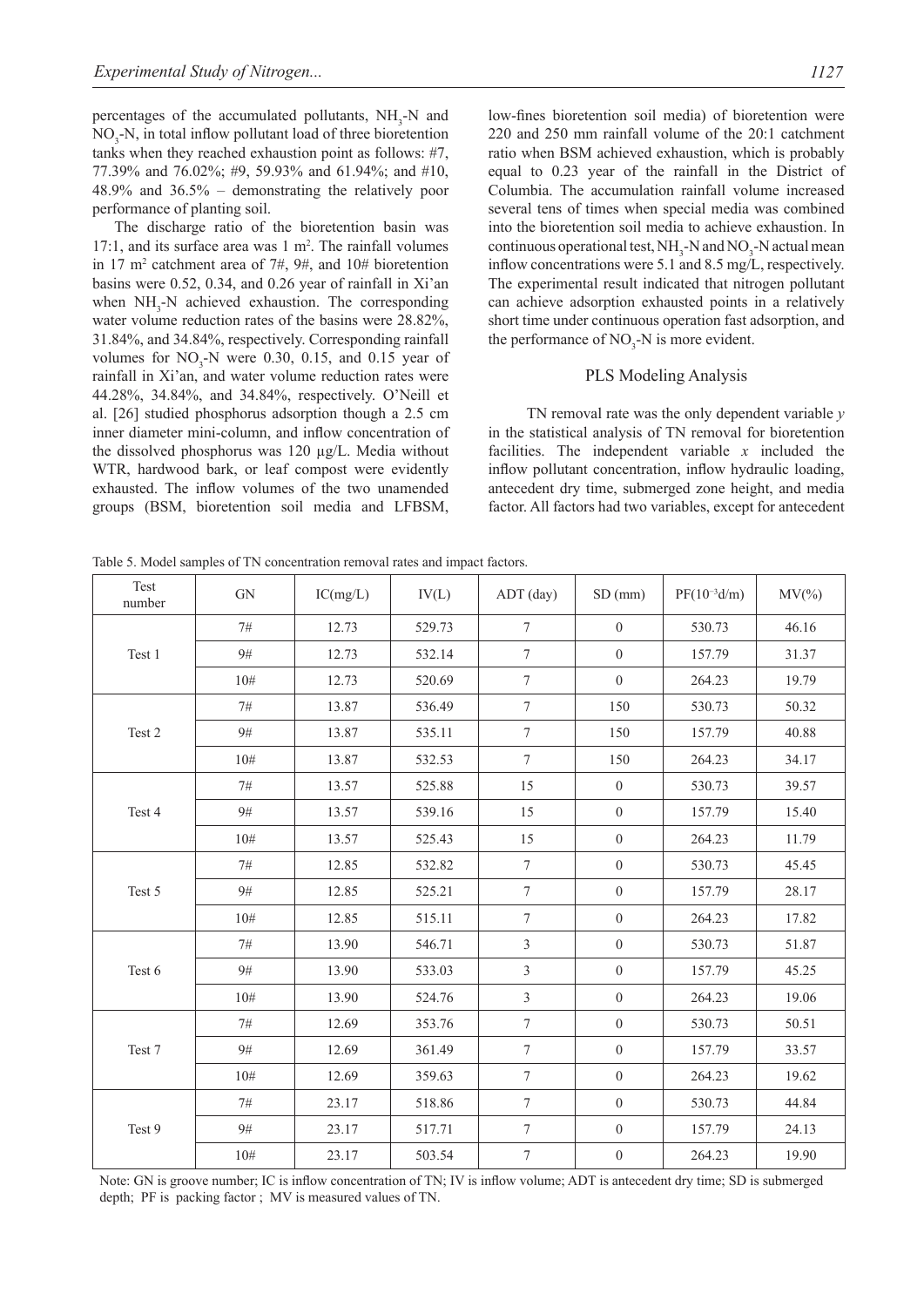| Test number | <b>GN</b> | IC(mg/L) | IV(L)  | $ADT$ (day) | SD(mm)       | $PF(10^{-3}d/m)$ | PV(%) | $MV(\% )$ |
|-------------|-----------|----------|--------|-------------|--------------|------------------|-------|-----------|
| Test 3      | 7#        | 13.02    | 526.03 | $\tau$      | $\mathbf{0}$ | 530.73           | 49.31 | 43.899    |
|             | 9#        | 13.02    | 531.52 | $\tau$      | $\mathbf{0}$ | 157.79           | 28.88 | 24.111    |
|             | 10#       | 13.02    | 520.81 | $\tau$      | $\theta$     | 264.23           | 15.90 | 29.795    |
| Test 8      | 7#        | 14.03    | 507.05 | $\tau$      |              | 530.73           | 49.31 | 43.680    |
|             | 9#        | 14.03    | 525.44 | 7           | $\mathbf{0}$ | 157.79           | 29.58 | 23.840    |
|             | 10#       | 14.03    | 534.41 | $\tau$      | $\theta$     | 264.23           | 16.11 | 29.446    |

Table 6. Test samples of measured and predicted TN removal rates and impact factors.

Note: GN is groove number; IC is inflow concentration of TN; IV is inflow volume; ADT is antecedent dry time; SD is submerged depth; PF is packing factor; PV is predicted values of TN; MV is measured values of TN.



Fig. 5. Comparison of predicted and measured values.

dry time and media factor, which had three variables. Curve analysis showed a strong linear relationship between TN concentration and influencing factors. Thus, Equation (4) and the primitive variable Equation (5) in the PLS model were standardized as follows:

$$
y^* = a_1 x_1 + a_2 x_2 + a_3 x_3 + a_4 x_4 + a_5 x_5 \tag{4}
$$

$$
\hat{y} = b_0 + b_1 x_1 + b_2 x_2 + b_3 x_3 + b_4 x_4 + b_5 x_5
$$
 (5)

...where *y* is the TN removal rate  $(\%)$ ,  $x_1$  is the inflow TN concentration (mg/L),  $x_2$  is inflow hydraulic loading (L),  $x_3$  is the antecedent dry time (day),  $x_4$  is the submerged zone height (mm), and  $x<sub>5</sub>$  is the media factor (media adsorption capacity divided by the padding infiltration rate)  $(10^{-3}d/m)$ .

Twenty-one groups of data from seven rainfall events were considered as modeling samples. Tests 3 and 8 were used in the model examination, and the modeling and examination samples are listed in Tables 5 and 6. The standardized variable Equation (6) is as follows:

$$
y^* = -0.079x_1 - 0.019x_2 - 0.346x_3 + 0.255x_4 + 0.647x_5
$$
\n
$$
(6)
$$

The primitive variable Equation (7) is as follows:

$$
\hat{y} = 31.056 - 0.292x_1 - 0.004x_2 - 1.340x_3 + 0.063x_4 + 0.053x_5
$$
\n(7)

The difference between simulated and measure values of TN removal was analyzed using PLS (Fig. 5). The regression line for the observed values showed better fitting with deterministic coefficient  $R^2$  of 0.622. The simulated and measured values were close (residuals within 16).

As shown in Fig. 6, The result from the PLS analysis between TN removal rate and influencing factors showed



Fig. 6. a) Analysis of influencing factors; b) Correlation analysis of removal rate and influencing factors (PF, packing factor; ADT, antecedent dry time; SD, submerged depth; IC, inflow concentration; and IW, inflow water).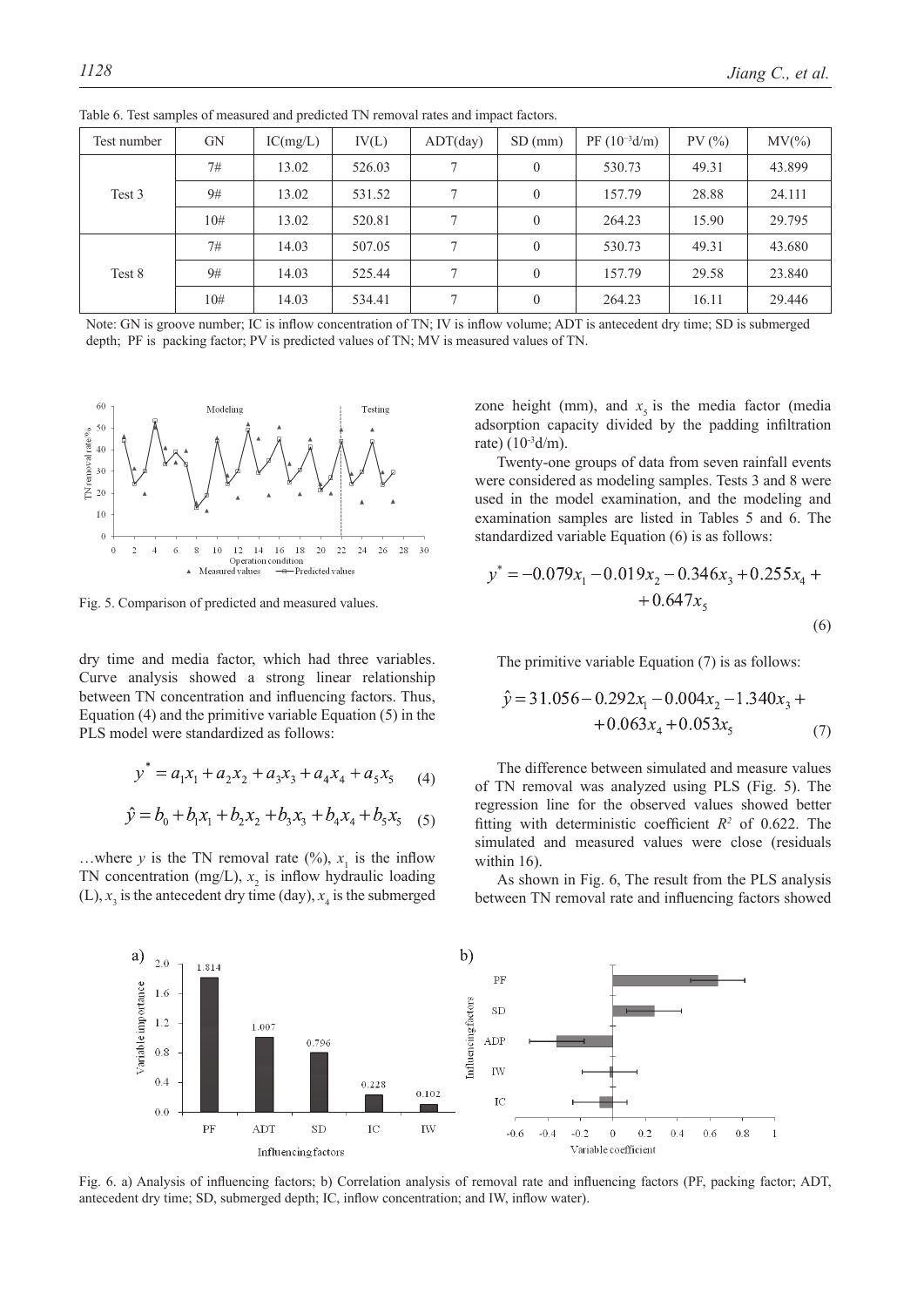that media factor was the most important influencing factor for TN removal in the bioretention facilities. The order of importance in other factors is as follows: antecedent dry time, submerged depth, inflow concentration, and inflow water volume. Five important factors were selected in the study. Antecedent dry time, inflow concentration, and inflow water volume were considered as the external influencing factors for bioretention ponds. Packing factor and submerged zone height were considered the internal influencing factors. Correlation analysis showed a positive relationship between TN removal and the media factor and submerged zone height. This result indicates that the higher the media factor and deeper the submerged zone, the greater TN removal will be. However, a negative relationship was found between TN removal and antecedent dry time, inflow concentration, and inflow hydraulic loading. TN removal rate was relatively worse with longer antecedent dry time, relatively high inflow concentration, and inflow hydraulic loading.

## **Conclusions**

Intermittent and continuous running test results showed that the 7# bioretention tank had the highest pollutant load cut rate, and the trend of water pollutant concentration increased gradually with time. BFS as artificial packing layer (9#) followed 7#, but pure planting soil bioretention (10#) showed the worst results. Pollutant concentration performances of 9# and 10# showed fluctuating tendencies, followed by gradual reduction. When 7#, 9#, and 10# reached their exhaustion points, the percentages of pollutant loads that accumulated in the media and the total inflow pollutant load followed the order of 7#>9#>10#. The media is the most critical factor for the removal efficiency of nitrogen compared with antecedent dry time, submerged area height, inflow concentration, and inflow volume. A positive relationship was found between TN removal rate and packing factors and submerged area height. By contrast, a negative relationship was found between TN removal rate and antecedent dry time, submerged area height, inflow concentration, and inflow volume.

The microbial role in bioretention tanks should be strengthened in future studies, and the accumulated status and migration process of runoff pollutants in bioretention systems should be explored further. Pollutant migration should be studied over time using long-term test or simulation to evaluate the lifespan of bioretention.

#### **Acknowledgements**

This research was financially supported by the Natural Science Foundation of Shaanxi Province (No. 2015JZ013), and the National Natural Science Foundation of China (Nos. 51279158 and 51209168).

#### **References**

- 1. LI J.K., LI H.E., DONG W. Estimation of non-point source pollution characteristics and loading in Xi'an urban areas. J. Hydro. Eng., **31**, 131, **2012** [in Chinese].
- 2. Ministry of Environmental Protection of the People's Republic of China. Report on the state of environment in China, **2015** [in Chinese].
- 3. DAVIS A.P., SHOKOUHIAN M., SHARMA H., MINAMI C. Water quality improvement through bioretention media: Nitrogen and phosphorus removal. Water Environment Research, **78**, 284, **2006**.
- 4. EGODAWATTA P., THOMAS E., GOONETILLEKE A. Mathematical interpretation of pollutant wash-off from urban road surfaces using simulated rainfall.Water Res., **41**, 3025, **2007**.
- 5. MIGUNTANNA N.P., LIU A., EGODAWATTA P., GOONETILLEKE A. Characterising nutrients wash off for effective urban storm water treatment design. J. Environ. Manage, **120**, 61, **2013**.
- 6. TAYLOR G.D., FLETCHER T.D., WONG T. H.F., BREEN P.F., DUNCAN H.P. Nitrogen composition in urban runoffimplications for stormwater management. Water Res. **39**  (10), 1982, **2005**.
- 7. LEFEVRE G.H., ASCE S.M., PAUS K.H., NATARAJAN P., GULLIVER J.S., ASCE F., NOVAK P.J., HOZALSKI R. M. Review of dissolved pollutants in urban storm water and their removal and fate in bioretention cells. J. Environ. Eng. **141**, 04014050-1, **2015**.
- 8. LI L.Q., DAVIS A.P. Urban stormwater runoff nitrogen composition and fate in bioretention systems. Environ Sci Technol, **48**, 3403, **2014**.
- 9. MANKAA B.N., HATHAWAYA J.M., TIRPAKA R.A., HE Q., HUNT W.F. Driving forces of effluent nutrient variability in field scale bioretention. Ecological Engineering. **94**, 622, **2016**.
- 10. BROWN R.A., HUNT W.F. Underdrain configuration to enhance bioretention exfiltration to reduce pollutant loads. J. Environ. Eng. **137** (11), 1082, **2011**.
- 11. BRATIERES K., FLETCHER T.D., DELETIC A., ZINGER Y. Nutrient and sediment removal by storm water biofilters: A large-scale design optimization study. Water Res., **42** (14), 3930, **2008**.
- 12. WANG X.L., WANG J.E., GAN L.L., XING W., LIAO H. F., RUAN W.Q. Treatment of urban runoff pollutants by a multilayer biofiltration system. Environmental Science, **36**, 2518, **2015** [in Chinese].
- 13. MA Z.Z. Survey of water pollution into the river in rural areas and experimental study on bioretention technology. Southeast University, Nanjing, **2014** [in Chinese].
- 14. ZINGER Y., BLECKEN G.T., FLETCHER T.D., VIKLANDERB M., DELETICA A. Optimising nitrogen removal in existing stormwater biofilters: Benefits and tradeoffs of a retrofitted saturated zone. Ecological Engineering. **51**, 75, **2013**.
- 15. EMILY G.I., FLETCHER T.D., COOK L.M., DELETICA A., HATTA B.E. Processes and drivers of nitrogen removal in stormwater biofiltration. Critical Reviews in Environmental Science and Technology, **44**, 796, **2014**.
- 16. LU J.S., CHEN Y., ZHENG Q., RUI D.U., WANG S.P., WANG J.P. Derivation of Rainstorm Intensity Formula in Xi'an City. China water & waste water. **26**, 82, **2010** [in Chinese].